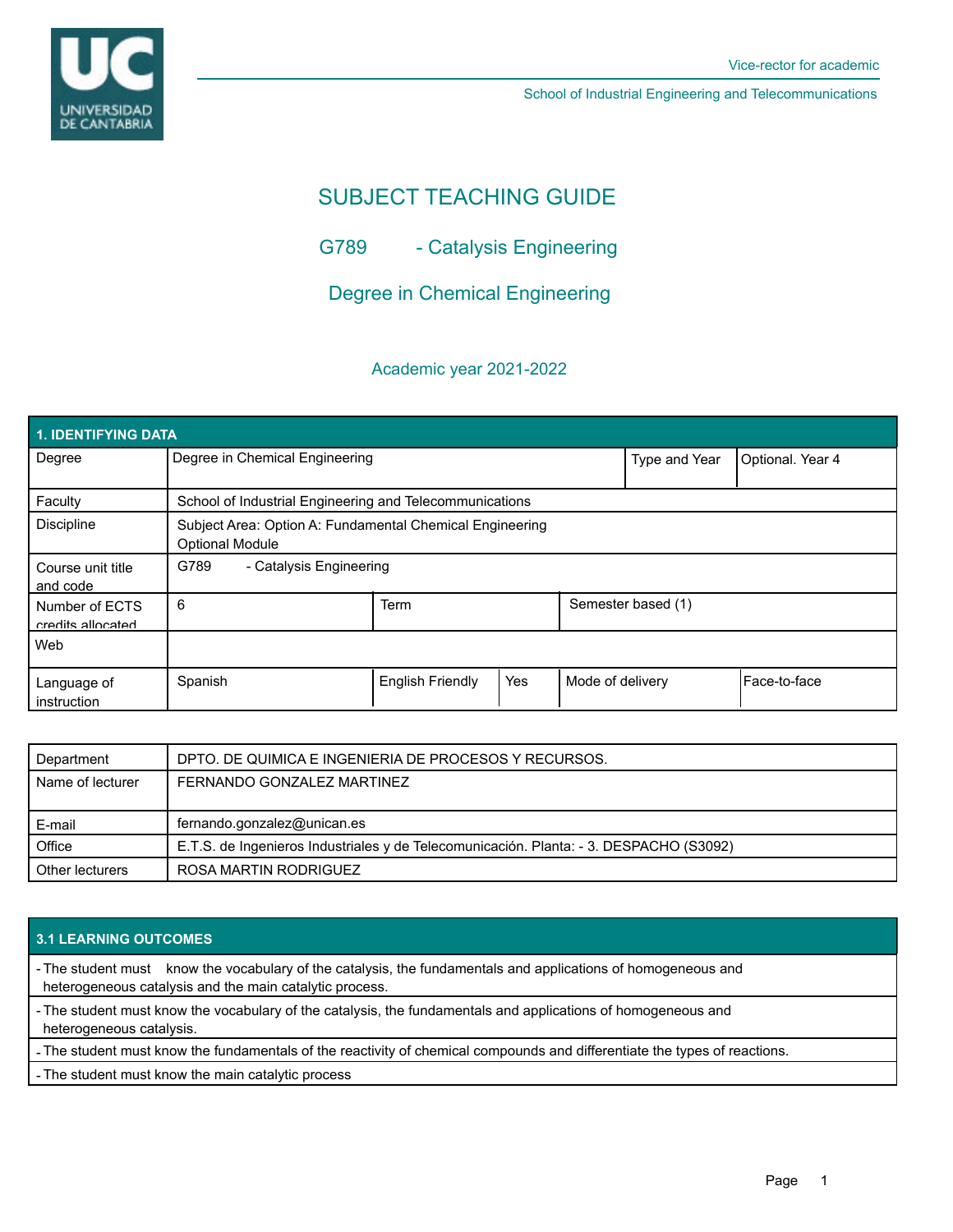

#### School of Industrial Engineering and Telecommunications

#### **4. OBJECTIVES**

The student must explain the characteristics of an homogeneous catalyst and an heterogeneous one and how is their action.

Describe a catalytic process and know the principles of activity and selectivity.

The student must know the principal industrial catalytic process, its limitations and continuous improvement.

The student must know the principal industrial catalytic process, its limitations and continuous improvement.

The student must apply the acquired knowledge to understand the development of new process.

The student must explain the characteristics of an homogeneous catalyst and an heterogeneous one and how is their action.

Describe a catalytic process and know the principles of activity and selectivity.

The student must know the principal industrial catalytic process, its limitations and continuous improvement.

The student must know the principal industrial catalytic process, its limitations and continuous improvement.

The student must apply the acquired knowledge to understand the development of new process

| <b>6. COURSE ORGANIZATION</b> |                                                                                                                                                                                                                                                                                                                                                                                                                                                                                |  |  |  |  |
|-------------------------------|--------------------------------------------------------------------------------------------------------------------------------------------------------------------------------------------------------------------------------------------------------------------------------------------------------------------------------------------------------------------------------------------------------------------------------------------------------------------------------|--|--|--|--|
| <b>CONTENTS</b>               |                                                                                                                                                                                                                                                                                                                                                                                                                                                                                |  |  |  |  |
|                               | Evolution of homogeneous catalysis. Development of organometallic chemistry and homogeneous catalysis,<br>challenges. Activity and selectivity. Catalyst cycle. Kinetics.<br>Hydrogenation. Hydrogen transfer. Asymmetric hydrogenation. L-Dopa synthesis.<br>Metathesis. Ring-Opening Metathesis Polymerization.<br>Carbonylation. Methanol carbonylation to obtain acetic acid. Acetic anhydride production. Coproduction of the acid and<br>the anydride. Hydroformylation. |  |  |  |  |
| l2                            | 3. CATALYSIS WITH NANOPARTICLES<br>Nanomaterials for catalysis<br>Synthesis and characterization techniques of catalysts<br>Carbon monoxide oxidation by gold nanoparticles<br>Photocatalysis with TiO2 nanoparticles.<br>Synthesis of nanoparticles-based catalysts.                                                                                                                                                                                                          |  |  |  |  |
| l3                            | Heterogeneous catalysis.<br>Introduction and kinetics. Gas/solid systems. Active Centers. Models. Catalyst preparation and surface<br>characterization. Temperature Programmed techniques (TPD, DSC), spectroscopy, microscopy (TEM, SEM). Green<br>Chemistry. Industrial catalyst process. Petrochemical industry. Ammonia Catalysis.                                                                                                                                         |  |  |  |  |

| 7. ASSESSMENT METHODS AND CRITERIA                                                                                                                                                                 |              |             |           |               |  |  |  |  |
|----------------------------------------------------------------------------------------------------------------------------------------------------------------------------------------------------|--------------|-------------|-----------|---------------|--|--|--|--|
| Description                                                                                                                                                                                        | <b>Type</b>  | Final Eval. | Reassessn | $\frac{0}{0}$ |  |  |  |  |
| continuous evaluation 50%                                                                                                                                                                          | Work         | <b>No</b>   | No.       | 50,00         |  |  |  |  |
| written exam 50%                                                                                                                                                                                   | Written exam | No.         | Yes       | 50,00         |  |  |  |  |
| <b>TOTAL</b>                                                                                                                                                                                       |              |             |           |               |  |  |  |  |
| <b>Observations</b>                                                                                                                                                                                |              |             |           |               |  |  |  |  |
| If for health reasons the evaluation cannot be attended, the same criteria and percentages described would be maintained,<br>but the tests would be carried out using different online procedures. |              |             |           |               |  |  |  |  |
| Observations for part-time students                                                                                                                                                                |              |             |           |               |  |  |  |  |
| Part-time students may make a final assessment of the whole subject, (50%) and the development of two jobs, one for each<br>block                                                                  |              |             |           |               |  |  |  |  |